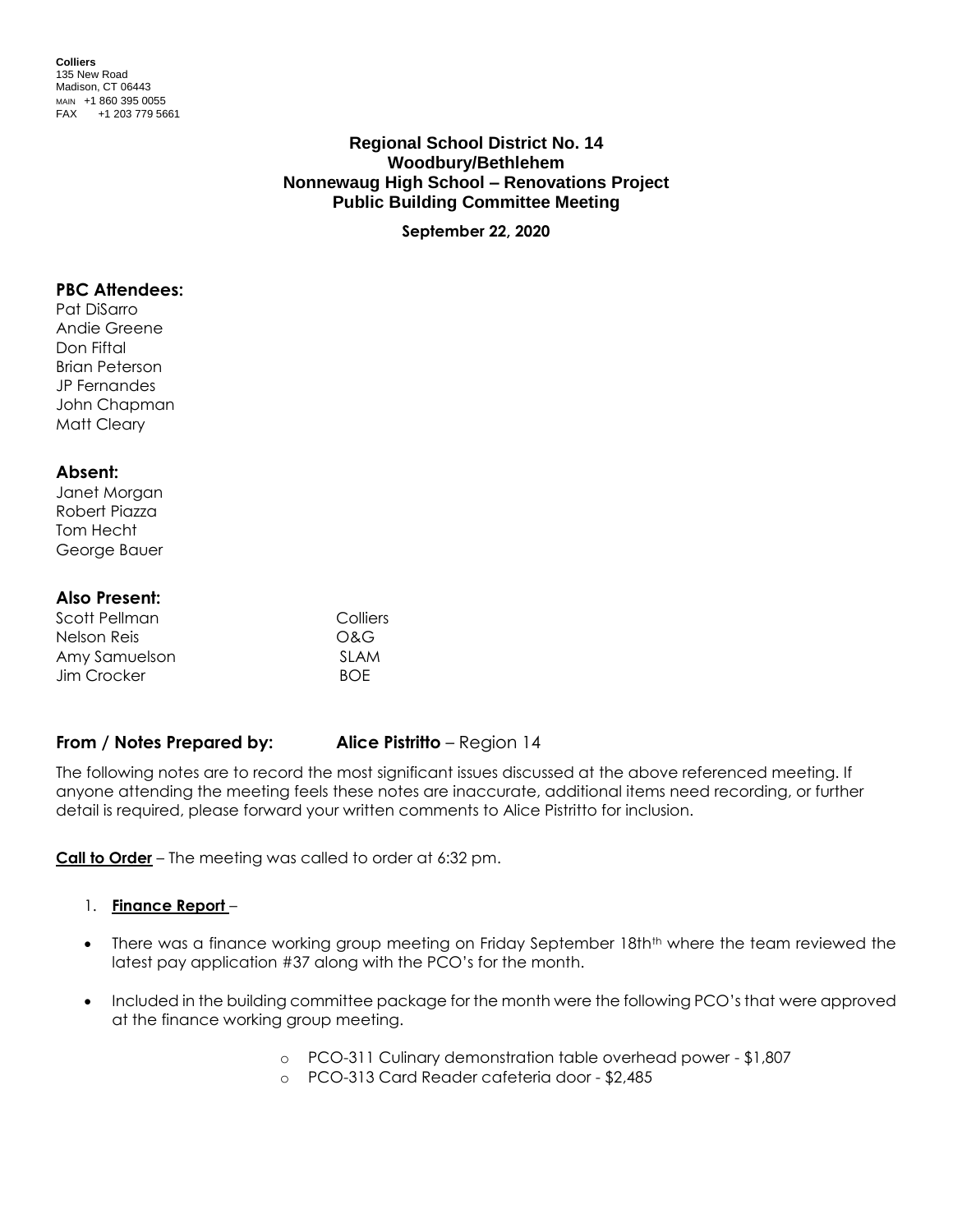- Updated contingency status reports were included in the financial folder located in the meeting packet. A full contingency status report for the entire project was provided along with a second only showing pending issues currently being tracked. The project has expended \$3,606,221.68 in construction and Owner's contingency and there are pending issues or Owner improvements that total an additional \$375,867.
- The current available contingency for the High School and BOE facility is approximately \$605,278. This would be reduced to \$229,591 assuming all the pending issues or betterments are accepted. Colliers took a deeper dive into the breakout of estimated contingency between the High School and Central Office projects which was included in the financial folder.
	- o There is an estimated \$144,767 remaining for the Central Office project
	- o There is an estimated \$460,511 remaining for the Central Office project
	- o Pending issues total \$375,867
	- 2. OPM Report Scott Pellman reported on the following:
		- **a.** Project Update –
- Project meetings continue to take place online, there is a scheduled OAC meeting for this Thursday. The meeting packet included the latest field reports from Colliers, O&G's monthly report that Nelson will address as part of his update along with the latest storm water management report. There was a walkthrough of the project to review punch list progress on Wednesday August 26<sup>th</sup>. Pam Sordi attended along with, Amy Samuelson, and Eric Romeo from the Design Team, Nelson Reis and Mark Jeffko from O&G, George Bauer and Jim Crocker also represented the District along with Scott Pellman and Kurt Lavaway from Colliers. As a result of that walk through a formal punch list completion schedule was produced by O&G that was reviewed and approved by the Administration. Kurt Lavaway spoke to the teachers on Monday August 31st to update the staff on the ongoing completion and commissioning of the cooling and heating system. Based on the ongoing issues with the HVAC systems Colliers has been facilitating a weekly meeting with the contractors, commissioning agent and O&G to identify issues and drive them to completion. To date there have been 3 meetings and progress is being made.
- Now that school is in session the commissioning agent has provided an updated schedule which involves both first and second shift work. First shift work will take place from 7:00am to 3:00pm outside of the building or in the attic or basement spaces only. Second shift work will take place from 4:00pm to 11:00pm for interior building equipment that require commissioning. The commissioning contract did not anticipate second shift work to complete the commissioning and they have provided a proposal for the premium time for working second shift. This Proposal was provided in the meeting packet and totals an estimated \$5,400 which would be tracked for actual second shift time expended.
	- o It was noted that the master budget still has \$15,000 in the commissioning line item that can more than cover the expenditure.
- Amy has also reached the end of their construction oversight contract. A letter was provided by SLAM to continue on an hourly basis. The letter included an attachment for hourly rates. I have also been including a placeholder in the contingency status report for ongoing design team support however there are a number of additional service agreements with outstanding balances that can be used for a period of time to offset the additional Fee. The following are unbilled amounts that were previously contracted but will not be billed.
	- o Amendment 10 Hourly Field Oversight \$7,700 o Amendment 11 Special Inspections \$11,850
	- o Amendment 16 Bleacher and Lighting Permitting \$1,400
	- o Bidding Field Lighting and Bleachers \$5,000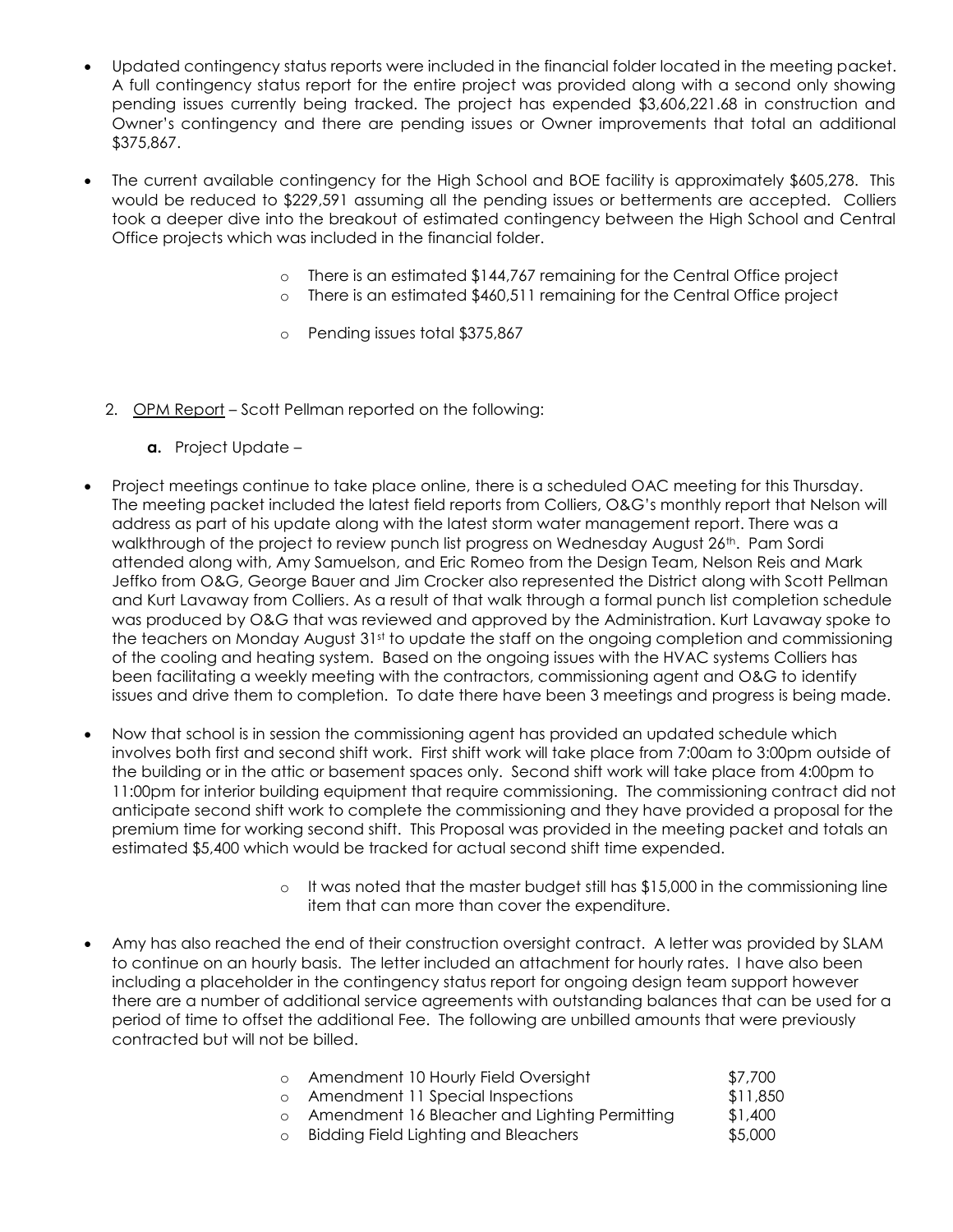| $\circ$ | Auditorium Stair and AV wall design | \$3,080 |
|---------|-------------------------------------|---------|
|         | Subtotal                            | \$29,03 |

- $$29,030$
- o In addition, there is a balance of \$26,305.61 in the architects' original reimbursable allowance of \$40,000, I would propose that \$20,000 could also be freed up for use in offsetting ongoing CA support.
- o Amy spoke to the role of the architects at this point of the project. (Punch lists, commissioning and tying up the end of the project)

JP asked number of hours for the project design team -approximately 24 hrs/week

- Colliers is continuing project support hourly based on the agreement in place.
- There were two proposals for additional furniture required by the High school Project.
	- o The first is furniture for the new Counseling office that was created from the Nurses storage room this totals – \$5,181
	- o The second is for a bench outside the main office door to provide a barrier for the door which swings into the corridor and is a safety issue which totals – \$710 Scott noted that soft cost budget would cover this expense
- The design team is also coordinating a furniture solution for the Central office reception desk which was identified as non-conforming for ADA accessibility.
	- 3. PCO reviews The following PCO's were presented to the committee.

# **PCO-309** – Windowsill Replacement – \$18,635

- o Cost to replace windowsills in the central office, main hallway and LMC. Colliers has requested that this PCO be broken into two parts because they affect both the HS and Central Office projects
- **PCO-310**  Data and Power in Central Office \$7,440
	- o Cost to install data and power where it previously existed but was not shown on the contract documents as part of the renovations.
- **PCO-314**  Miscellaneous Contingency draw \$40,1010 (CM Contingency)
	- o Multiple issues due to construction coordination and added FA devices based on walk throughs with the Fire Marshal.
	- Nelson noted specifics to this list.
	- o Locker caulking
	- o Penthouse Framing
	- o Cleaning for changes
	- o Seal join
	- o Latch guard- IT work room
	- o Acoustical T&M for changes
	- o Adjust faucets- to increase time due to CoVid
	- o Scaffolding
	- o Fire Alarm added devices T&M
	- o Electrical Theatrical Training

# **Architect update** – Amy S

- Continue to work punch list
- Working with HVAC coordinator commissioning
- Furniture request- Central Office desk
- Locker sealant with Nelson- selected color
- Wall covering only design issue at the moment Administration turn over has delayed this process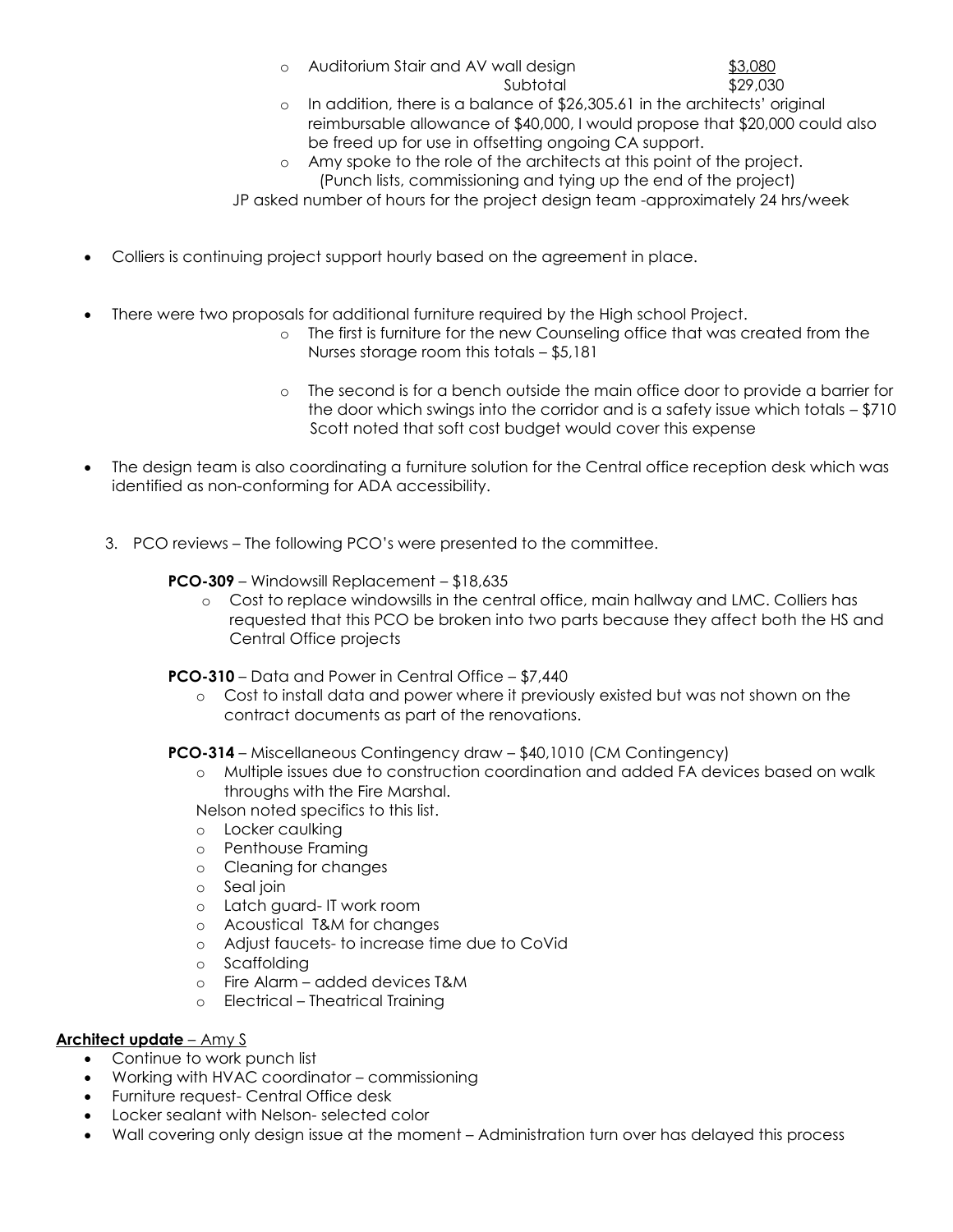# **Project Update:** Nelson R-

- Working with Colliers and SLAM to incorporate the changes and created a schedule to minimize impact to the school due to CoVid restrictions.
- HVAC issues- stationed Lewis to address heating/AC issues daily prior to the start of the school day.
- Contingency- \$269,896 O&G allocated some funds with commissioning issues. 9/28- formal commissioning process will take place
- Schedule is being updated –
- GMP allowances were reviewed
- Athletic bleachers -complete
- Pasture fencing complete
- Reseeding grass- hydroseeding
- Landscaping change began this week
- Banner tracks for the gym late September
- Video Production & Store fronts modification- Admin door swing change
- Attic work and insulation completed
- Acoustical and flooring complete
- Window treatments complete
- Electrical meters rescheduled due to Eversource cancellation
- Central Office A-phone change order work
- Security is wrapped up except CO A phone
- Pathway lighting nearing completion
- Schedule changes Power, Gas/Water meter, Chillers, replace teacher work station, Central Office work
- Flickering lights in the auditorium in relation to power outages. The signal to the light is being told to turn on/off. A device – switch will delay by 5 seconds allowing the lights to turn on. This should solve the problem

## **New Business**:

Amy Samuelson shared new photos

## **Public Comment:**

## **Motions 09-22-20 PBC meeting**

## **Commissioning OT Premium**

Motion to approve the Sustainable Engineering Services additional services proposal dated 9-18-2020 for premium time associated with second shift commissioning work to be billed hourly on actual time spent for an estimated Fee of \$5,400.

**JP Fernandes made a motion to approve the Sustainable Engineering Services additional services proposal dated 9-18-2020 for premium time associated with second shift commissioning work to be billed hourly on actual time spent for an estimated Fee of \$5,400. Seconded by Pat DiSarro- All in favor- Unanimous-motion passes.**

## **SLAM ongoing CA support**

Motion to authorize SLAM to continue construction administration and close out support based on their letter dated 9-22-2020 and the attached hourly rates.

**JP Fernandes made a motion to authorize SLAM to continue construction administration and close out support based on their letter dated 9-22-2020 and the attached hourly rates. Seconded by Pat DiSarro- All in favor- Unanimous-motion passes.**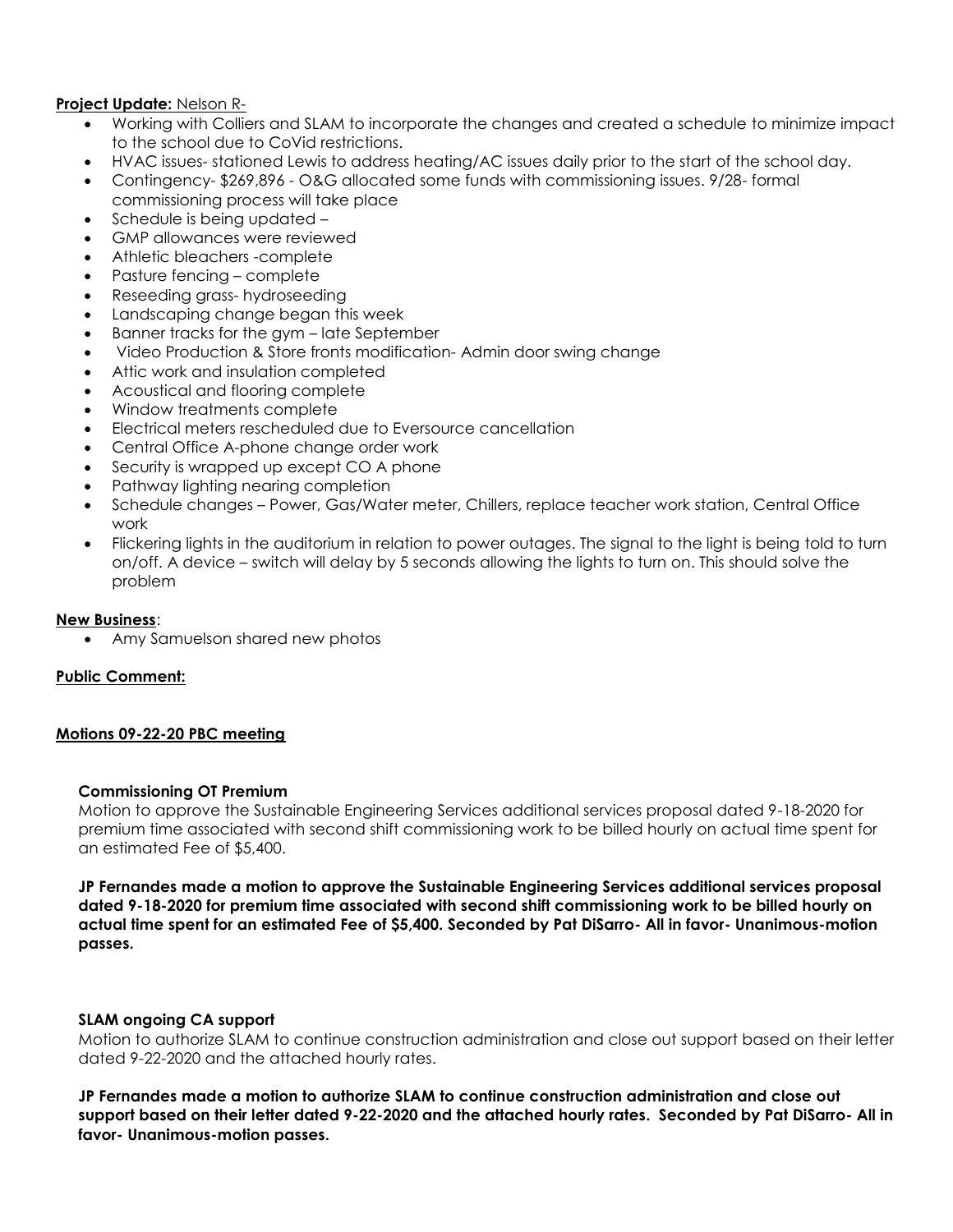#### **Counseling Office Furniture**

Motion to approve the DeClercq order number 1402 dated 9-3-2020 for furniture associated with the new Counseling office in the amount of \$5,181.

**JP Fernandes made a motion to approve the DeClercq order number 1402 dated 9-3-2020 for furniture associated with the new Counseling office in the amount of \$5,181. Seconded by Pat DiSarro- All in favor-Unanimous-motion passes.**

#### **Main Office Bench**

Motion to approve the DeClercq order number 1403 dated 9-2-2020 for the bench to be located outside the main office entry in the amount of \$710

**JP Fernandes made a motion to approve the DeClercq order number 1403 dated 9-2-2020 for the bench to be located outside the main office entry in the amount of \$710 Seconded by Pat DiSarro- All in favor-Unanimous-motion passes.**

#### **PCO-309**

Motion that the public building committee approve of PCO - 309 dated 9/9/2020 to replace windowsills in the central office, LMC and hallways in the amount of \$18,635

**JP Fernandes made a motion that the public building committee approve PCO - 309 dated 9/9/2020 to replace windowsills in the central office, LMC and hallways in the amount of \$18,635 Seconded by Pat DiSarro- All in favor- Unanimous-motion passes.**

#### **PCO-310**

Motion that the public building committee approve of PCO - 310 dated 9/9/2020 to add power and data outlets in the Central Office not to exceed \$7,440 pending final approval by the design team and Colliers

**JP Fernandes made a motion that the public building committee approve PCO - 310 dated 9/9/2020 to add power and data outlets in the Central Office not to exceed \$7,440 pending final approval by the design team and Colliers Seconded by Pat DiSarro- All in favor- Unanimous-motion passes.**

#### **PCO-314**

Motion that the public building committee approve PCO – 314 dated 9/21/2020 for miscellaneous contingency items in the amount of \$40,101 as a zero-cost change order to be applied to the GMP contingency.

**JP Fernandes made a motion that the public building committee approve PCO-314 dated 9/21/2020 for miscellaneous contingency items in the amount of \$40,101 as a zero-cost change order to be applied to the GMP contingency. Seconded by Pat DiSarro- All in favor- Unanimous-motion passes.**